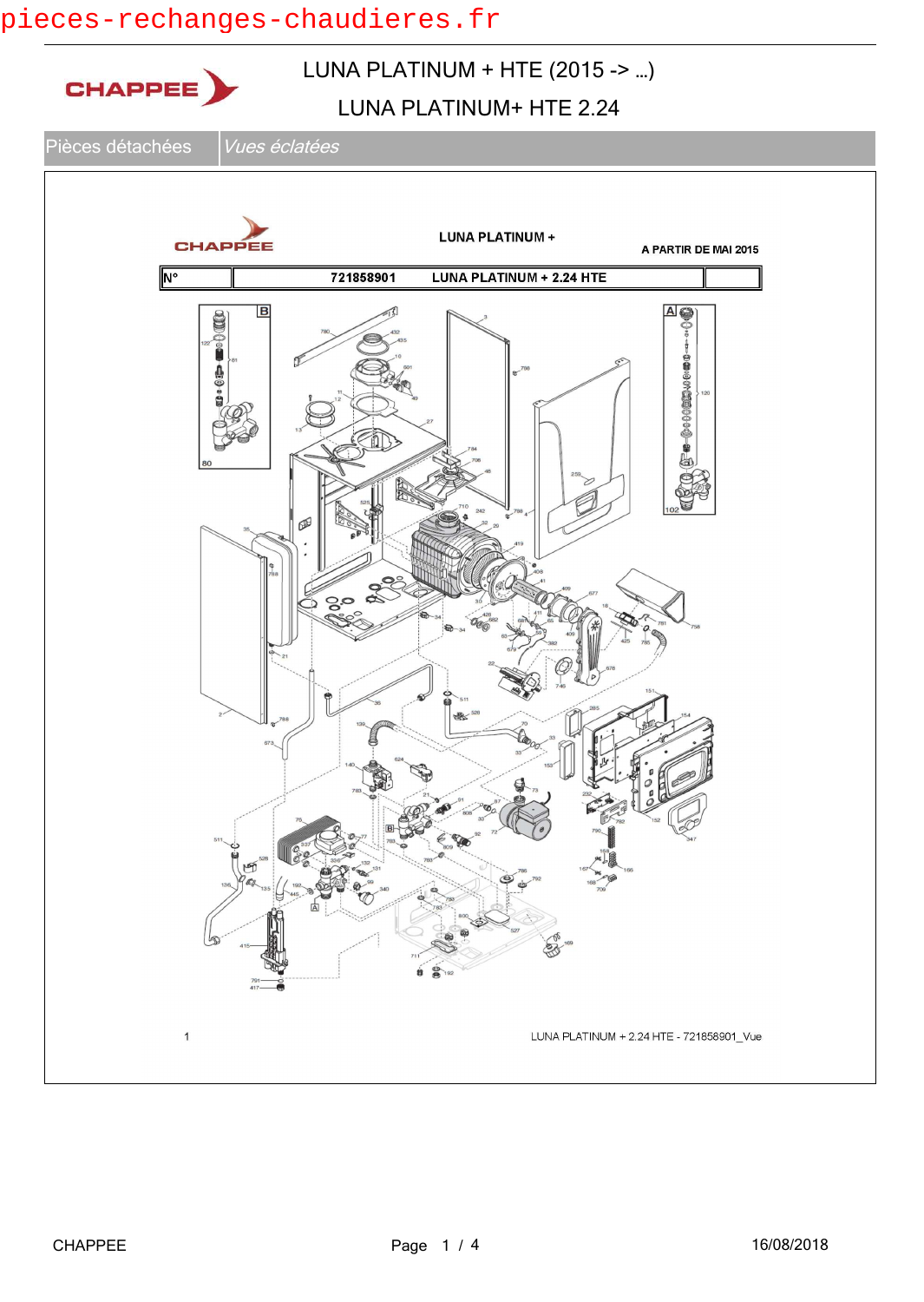## pieces-rechanges-chaudieres.fr



## LUNA PLATINUM + HTE (2015 -> …)

#### LUNA PLATINUM+ HTE 2.24

| Réf. | Référence   | Description                                 | Qté          | Remarques |
|------|-------------|---------------------------------------------|--------------|-----------|
| 2    | SX710066300 | PANNEAU GAUCHE INITIA PLUS                  | 1            |           |
| 3    | SX710066200 | PANNEAU DROIT INITIA PLUS                   | $\mathbf{1}$ |           |
| 4    | SX710918700 | PANNEAU AV.PLATINUM CH                      | 1            |           |
| 10   | SX5409020   | RACCORDEMENT VENTOUSE<br>(5409020)          | $\mathbf{1}$ |           |
| 11   | SX5409010   | JOINT VENTOUSE CAOUTCHOUC (5409010)         | 1            |           |
| 12   | SX5108690   | <b>OBTURATEUR</b><br>(5108690)              | $\mathbf{1}$ |           |
| 13   | SX5407400   | JOINT OBTURATEUR DECOUPE (x3)               | 1            |           |
| 18   | SX710059700 | <b>VENTURI AGU3718</b>                      | $\mathbf{1}$ |           |
| 21   | SX5402050   | JOINT 6,1x11,5x1,5 (X3)                     | 1            |           |
| 21   | SX5402050   | JOINT 6,1x11,5x1,5 (X3)                     | 1            |           |
| 22   | SX710692300 | <b>VENTILATEUR NRG118</b>                   | 1            |           |
| 27   | 7216211     | <b>CHAMBRE ETANCHE</b>                      | $\mathbf{1}$ |           |
| 29   | SX710283700 | PANNEAU ISOLANT ARRIERE                     | 1            |           |
| 30   | SX5411020   | PANNEAU ISOLANT<br>(5411020)                | $\mathbf{1}$ |           |
| 32   | SX5671940   | ECHANGEUR PRINCIPAL 4E<br>(5671940)         | 1            |           |
| 33   | SX710963000 | O-RING 22X3 EPDM (x3)                       | $\mathbf{1}$ |           |
| 33   | SX710963000 | O-RING 22X3 EPDM (x3)                       | 1            |           |
| 33   | SX710963000 | O-RING 22X3 EPDM (x3)                       | $\mathbf{1}$ |           |
| 34   | SX8380860   | <b>CLIPS ECHANGEUR PRINCIPAL</b>            | 1            |           |
| 34   | SX8380860   | <b>CLIPS ECHANGEUR PRINCIPAL</b>            | $\mathbf{1}$ |           |
| 35   | SX710022500 | <b>VASE D'EXPANSION 8L</b>                  | 1            |           |
| 36   | SX710157400 | <b>TUBE LIAISON VASE</b>                    | $\mathbf{1}$ |           |
| 41   | 7115657     | <b>BRULEUR 5E</b>                           | 1            |           |
| 48   | SX710282300 | <b>GOUTIERE AIR NEUF</b>                    | $\mathbf{1}$ |           |
| 49   | SX5409280   | BOUCHON RACCORD. VENTOUSE (5409280)         | 1            |           |
| 59   | SX8513520   | CABLE ELECT.D'ALLUMAGE L=250                | $\mathbf{1}$ |           |
| 63   | SX710220000 | ELECTRODE ALLUMAGE HTE                      | 1            |           |
| 65   | SX710424200 | ELECTRODE IONISATION B&P                    | $\mathbf{1}$ |           |
| 70   | SX710156800 | <b>TUBE POMPE/ECHANGEUR</b>                 | 1            |           |
| 72   | 7221855     | POMPE UMP 15-60 6M AVEC CABL.               | $\mathbf{1}$ |           |
| 73   | 7219215     | DEGAZEUR CALEFFI WI                         | 1            |           |
| 73   | SX710493600 | <b>DEGAZEUR POMPE</b>                       | 1            |           |
| 76   | 711613000   | ECHANGEUR SANIT 14 PLAQUES                  | 1            |           |
| 77   | 711613500   | <b>JOINT ECHANGEUR SANITAIRE</b>            | $\mathbf{1}$ |           |
| 80   | 711608400   | <b>GR.ENT SANIT 8L/RET CHAUF.</b>           | 1            |           |
| 81   | 711633400   | <b>GROUP FILTRE LIMITEUR 8L</b>             | $\mathbf{1}$ |           |
| 87   | 711652200   | ELEMENT DE CONNEX.DE POMPE                  | 1            |           |
| 91   | SX5652030   | ROBINET DE VIDANGE<br>(PDM5652030)          | $\mathbf{1}$ |           |
| 92   | SX710109400 | SOUPAPE SECURITE 3BAR                       | 1            |           |
| 99   | SX8380850   | <b>CLIP TUBE BY-PASS</b>                    | 1            |           |
| 102  | 711606100   | <b>ENSEMBLE VANNE 3 VOIES</b>               | 1            |           |
| 120  | 711356900   | <b>BOUCHON AVANT+PISTON V3V</b>             | $\mathbf{1}$ |           |
| 122  | SX5405370   | O-RING "FILTRE SANITAIRE" (x3) (5405370)    | 1            |           |
| 131  | SX8435400   | SONDE CTN<br>(8435400)                      | $\mathbf{1}$ |           |
| 132  | SX5402830   | (PDM5402830)<br>JOINT SONDE SANITAIRE (X10) | 1            |           |
| 135  | SX9950760   | SECURITE SURCHAUFFE 105° (9950760)          | $\mathbf{1}$ |           |
| 136  | SX710157700 | TUBE DEPART CHAUFFAGE                       | 1            |           |
| 139  | SX710022000 | <b>FLEXIBLE GAZ</b>                         | $\mathbf{1}$ |           |
| 140  | SX710452600 | VANNE GAZ VGE56S                            | 1            |           |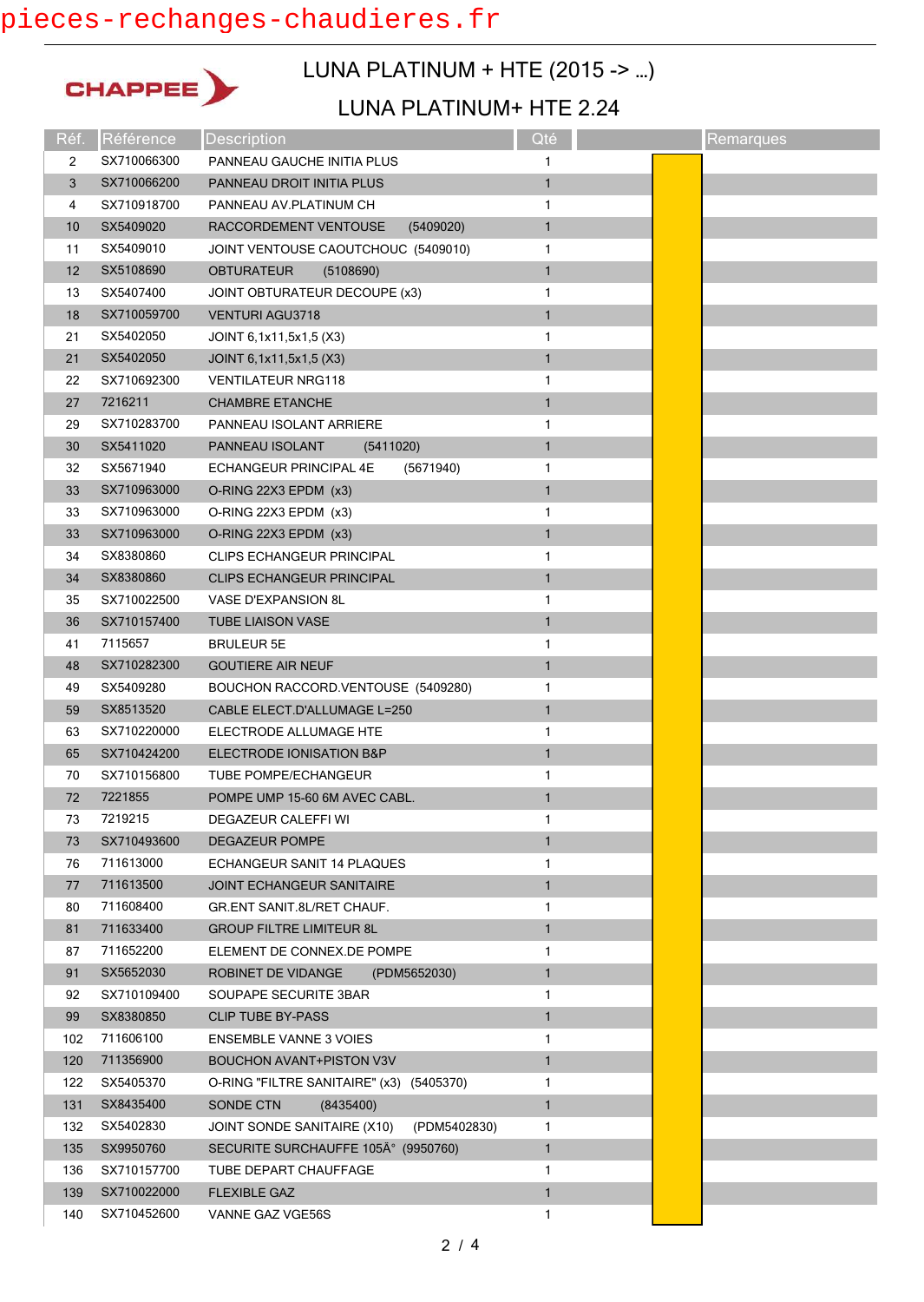

### LUNA PLATINUM + HTE (2015 -> …)

#### LUNA PLATINUM+ HTE 2.24

| 151        | SX710018500            | <b>COUVERCLE BOITIER ELECTRIQUE</b>     | $\mathbf{1}$ |                |  |
|------------|------------------------|-----------------------------------------|--------------|----------------|--|
| 152        | SX710019900            | PANNEAU DE COMMANDE                     | 1            |                |  |
| 153        | SX710018200            | CAPOT BORNIER DE RACCORDEMENT           | $\mathbf{1}$ |                |  |
| 154        | 7221950                | CIRC. IMPRIM. LMS15 2.24+               | 1            |                |  |
| 166        | SX8421590              | BORNIER DE RACCORDEMENT<br>(PDM8421590) | $\mathbf{1}$ |                |  |
| 167        | SX5405340              | PORTE-FUSIBLES (x3) (PDM5405340)        | 1            |                |  |
| 168        | SX9950580              | FUSIBLES 2A 250V (X10) (9950580)        | $\mathbf{1}$ |                |  |
| 168        | SX9950580              | FUSIBLES 2A 250V (X10) (9950580)        | 1            |                |  |
| 169        | SX710554900            | <b>MANOMETRE</b>                        | 1            |                |  |
| 192        | SX5404650              | JOINT G3/4" 17x24x2 (X10) #             | 1            |                |  |
| 192        | SX5404650              | JOINT G3/4" 17x24x2 (X10) #             | $\mathbf{1}$ |                |  |
| 232        | SX710028100            | CARTE ELECTRONIQUE INTERFACE            | 1            |                |  |
| 242        | SX8435270              | <b>SONDE CTN FUMEE</b>                  | $\mathbf{1}$ |                |  |
| 259        | SX710828100            | LOGO CHAPPEE                            | 1            |                |  |
| 285        | SX710083600            | <b>CAPOT CLIP-IN</b>                    | $\mathbf{1}$ |                |  |
| 314        | SX710071600            | CABLE RALLONGE IONISATION               | 1            |                |  |
| 336        | SX8380680              | <b>RESSORT FIX MOTEUR V3V</b>           | $\mathbf{1}$ |                |  |
| 337        | SX5694580              | <b>MOTEUR V3V ELBI</b>                  | 1            |                |  |
| 340        | SX710109100            | <b>CAPTEUR DE PRESSION</b>              | $\mathbf{1}$ |                |  |
| 347        | SX710234400            | <b>COMMANDE A DISTANCE</b>              | 1            |                |  |
| 382        | SX8511130              | CABLE ELECTRODE IONISATION              | 1            |                |  |
| 408        | 711571000              | BRIDE CHAMBRE DE COMBUSTION             | 1            |                |  |
| 409        | 7215431                | <b>ENS.JOINT BRULEUR</b>                | $\mathbf{1}$ |                |  |
| 409        | 7215431                | <b>ENS.JOINT BRULEUR</b>                | 1            |                |  |
| 411        | SX710185200            | JOINT ELECTRODE IONISATION              | $\mathbf{1}$ | Nous consulter |  |
|            |                        |                                         |              |                |  |
| 415        | 7217442                | SIPHON HYDRAULIQUE H220<br>721744200    | 1            |                |  |
| 417        | 7216792                | <b>BOUCHON SIPHON HYDRAULIQUE</b>       | $\mathbf{1}$ | Nous consulter |  |
| 419        | SX5411000              | <b>JOINT BRIDE/ECHANGEUR</b>            | 1            |                |  |
| 425        | SX710042400            | <b>JOINT DE VENTURI</b>                 | 1            |                |  |
| 428        | SX5409290              | JOINT HUBLOT (X3) (5409290)             | 1            |                |  |
| 432        | SX5410420              | JOINT FUMEES A 60                       | $\mathbf{1}$ |                |  |
| 435        | SX5407550              | JOINT FUMEES A ~ 100 (5407550)          | 1            |                |  |
| 445        | 7217271                | TUBE ECHANGEUR/SIPHON 721727100         | $\mathbf{1}$ |                |  |
| 511        | SX5404600              | O-RING 17,86X2,62 (X3)                  | 1            |                |  |
| 511        | SX5404600              | O-RING 17,86X2,62 (X3)                  | 1            |                |  |
| 525        | SX710027900            | <b>ALLUMEUR ANTOSS 24V</b>              | 1            |                |  |
| 527        | 7215830                | <b>BOUCHON</b>                          | 1            |                |  |
| 528        | SX710439300            | SONDE CTN TODS                          | 1            |                |  |
| 528        | SX710439300            | SONDE CTN TODS                          | $\mathbf{1}$ |                |  |
| 601        | SX5408560              | O-RING 8,73X1,78 (x3) (5408560)         | 1            |                |  |
| 624        | SX8435380              | <b>CAPTEUR DE DEBIT</b><br>(8435380)    | $\mathbf{1}$ |                |  |
| 673        | 7220855                | TUBE RACCORD CONDENSE/SIPHON 722085500  | 1            |                |  |
| 677        | SX5212930              | RALLONGE BRULEUR 5E (5212930)           | 1            |                |  |
| 678        | SX710051400            | AIR-GAS CONVEYOR SS.LUNA4               | 1            |                |  |
| 679        | SX8511150              | CABLE MASSE ELECTR.D'ALL.L=270(8511150) | 1            |                |  |
| 681        | SX710185300            | JOINT ELECTRODE D'ALLUMAGE              | 1            |                |  |
| 682        | SX5211800              | <b>HUBLOT</b><br>(5211800)              | $\mathbf{1}$ |                |  |
| 708        | SX5410970              | JOINT D:60<br>(5410970)                 | 1            |                |  |
| 709<br>710 | SX8423160<br>SX5411030 | DOMINOS PORTE FUSIBLE(8423160)          | $\mathbf{1}$ |                |  |